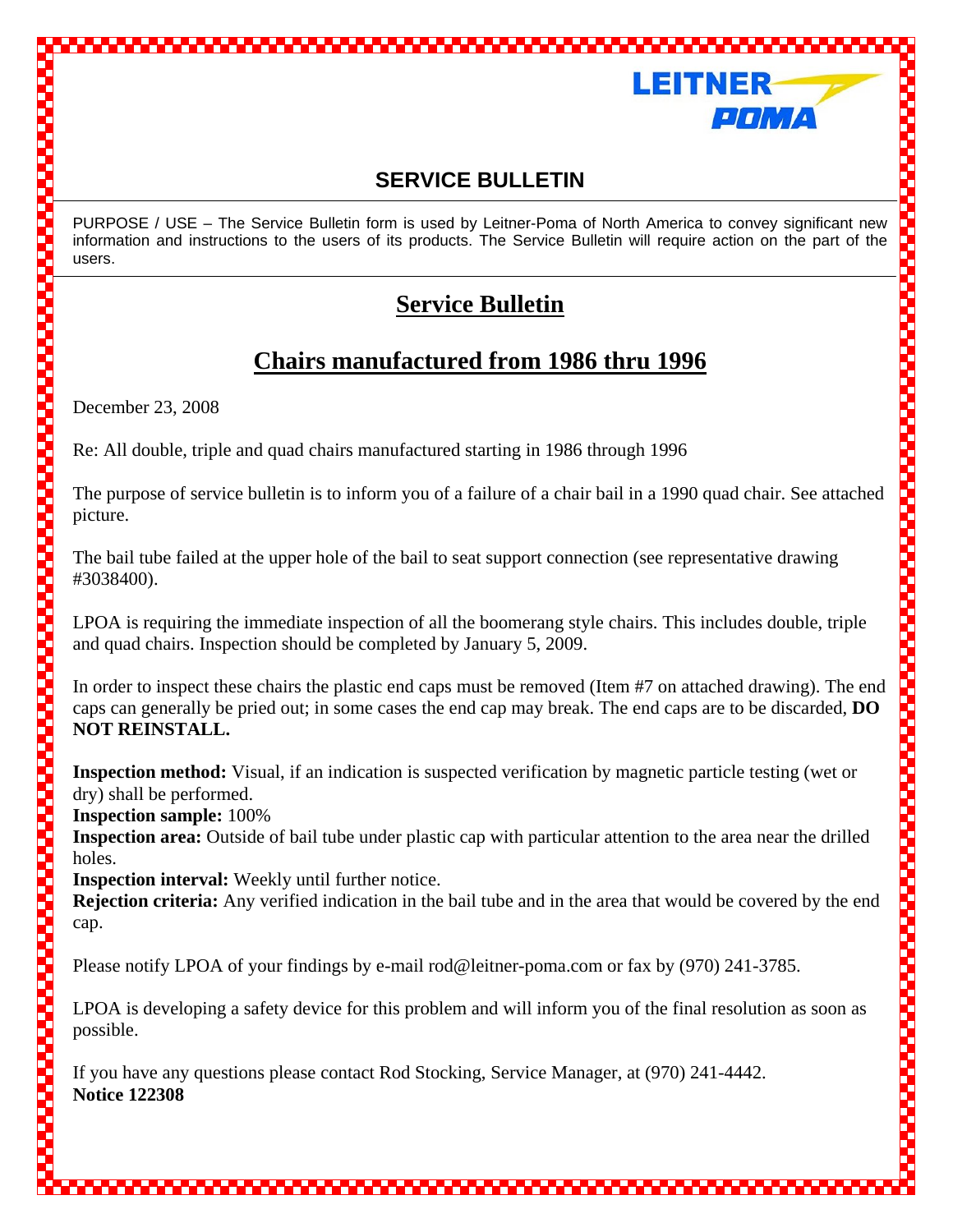

|                                               | 72     |                                                           | Nylon Lock Nut<br>M6                                                      |                                    | 058,183                                                                                                                                     |          |
|-----------------------------------------------|--------|-----------------------------------------------------------|---------------------------------------------------------------------------|------------------------------------|---------------------------------------------------------------------------------------------------------------------------------------------|----------|
| 71                                            |        | ı                                                         | Trusshead Machine Screw<br>M6 x 20/20                                     |                                    | 057.342                                                                                                                                     |          |
|                                               | 70     | ı                                                         | SEAT CLIP                                                                 |                                    | 3210.736                                                                                                                                    |          |
|                                               | 69     | ı                                                         | DETACHABLE GRIP, TB-41                                                    |                                    | US.3038.246                                                                                                                                 | D        |
| 68                                            |        | 4                                                         | Nylon Lock Nut MIO<br>Class 5.6 - Plated                                  |                                    | 058.185                                                                                                                                     |          |
| 67                                            |        | 2                                                         | U-Bolt                                                                    |                                    | 8210.458                                                                                                                                    |          |
| 66<br>65                                      |        | ı<br>2                                                    | CONVEYING BLOCK<br>Flot Washer M27                                        |                                    | 8210.340<br>059.113                                                                                                                         |          |
| 64                                            |        | 1                                                         | Nylon Lock Nut M27 -Low- Class 8.8-Piated                                 |                                    | 058.237                                                                                                                                     |          |
| 63                                            |        | ı                                                         | HANGER BOLT                                                               |                                    | 8206.326                                                                                                                                    | 44       |
| 62<br>6I                                      |        | 2<br>ı                                                    | SPACER<br>Grease Zerk M6                                                  |                                    | 3207,397                                                                                                                                    | А4       |
| 60                                            |        | ŧ                                                         | Set Screw HcM5 x 15/15 - Cone Paint Class 8.8-Plated                      |                                    | 012.001<br>057.592                                                                                                                          |          |
| 59                                            |        | ı                                                         | AXLE NUT                                                                  |                                    | 8213,388                                                                                                                                    | А4       |
| 58<br>57                                      |        | 2<br>1                                                    | Roll Pin \$5x10<br>(For Memory)<br>Locking disc                           |                                    |                                                                                                                                             |          |
| 56                                            |        | ţ                                                         | ELASTIC WASHER (70x35.5x3)                                                |                                    | 8090.396<br>8316.961                                                                                                                        |          |
| 55                                            |        | ŧ                                                         | HANGER HEAD AXLE                                                          |                                    | 8212.236                                                                                                                                    | A3       |
| 54                                            |        | 1                                                         | <b>SLEEVE</b>                                                             |                                    | 8211 362                                                                                                                                    | A3       |
| 53<br>52                                      | 2      | z                                                         | Nylon Lock Nut MIO<br>Ħ<br>Hex Bolt HMIO x 100/26<br>Class 5.6 - Plated   |                                    | 058,185<br>057.016                                                                                                                          |          |
| 51                                            |        | 2                                                         | Roll Pin ØI6 x 75 "E" Dacro                                               |                                    | 060.074                                                                                                                                     |          |
| 50                                            |        | 3                                                         | BUSHING 35/39/30                                                          |                                    | 082,513                                                                                                                                     |          |
| 49<br>48                                      | ł<br>ı |                                                           | hanger head<br>FLEXIBLOC · PAULSTRA-861175 (For Memory)                   |                                    | 8211,318                                                                                                                                    | A2       |
| 47                                            | ł      |                                                           | DETACHABLE HANGER                                                         |                                    | 051.151<br>US.3070.116                                                                                                                      | ¢        |
| 46                                            | 4      |                                                           | NYLON LOCK NUT MI2                                                        |                                    | 058.186                                                                                                                                     |          |
| 45<br>44                                      |        | 4<br>WASHER MI2<br>CENTER ARMREST<br>ı                    |                                                                           |                                    | 059.106<br>3071.358                                                                                                                         |          |
| 43                                            |        |                                                           |                                                                           |                                    |                                                                                                                                             | ۸3       |
| 42                                            | 4      |                                                           | Nylon Lock Nut MI2.<br>$\mathbf{a}$<br>Ħ<br>t.                            |                                    | 058.186                                                                                                                                     |          |
| 40                                            | п      |                                                           |                                                                           |                                    |                                                                                                                                             |          |
| 39                                            | ι      |                                                           | ARMREST-Left<br>ARMREST-Right                                             |                                    | 3071359<br>3071.359                                                                                                                         | A3<br>A3 |
| 38                                            |        | 4<br>Flat Washer M12<br>$\mathbf{u}$<br>$\mathbf{H}$<br>и |                                                                           |                                    | 059.IO6                                                                                                                                     |          |
| 37<br>36                                      |        | 2<br>Nylon Lock Nut M12<br><b>it</b><br>в<br>2            |                                                                           |                                    | 058.186                                                                                                                                     |          |
| 35                                            | 2      |                                                           | Hex Bolt HMI2 x 120/30<br>Class 5.6-Plated<br>Roll Pin #20 x 90 "E" Dacro |                                    | 057.027<br>060,068                                                                                                                          |          |
| 34                                            | 2      |                                                           | (Numbers POA: US 3220.713)<br>number plate<br>PSA 3207,384                |                                    | US.3220.712                                                                                                                                 | в        |
| 33                                            | 2      |                                                           | CONNECTION PLATE                                                          |                                    | 3220.968                                                                                                                                    | Α2       |
| 32<br>31                                      | 4<br>2 |                                                           | CONNECTION BLOCK<br>Nylon Lock Nut   MI2 -Low-<br>Class 5.6 - Plated      |                                    | 8215.854<br>058.235                                                                                                                         | Α4       |
| 30                                            | 2      |                                                           | SAFETY BAIL-AXLE                                                          |                                    | 3208.864                                                                                                                                    | А4       |
| 29<br>28                                      | 4      |                                                           | FOOTREST LINER<br>(For Memory)                                            |                                    | 3204.994                                                                                                                                    |          |
| 27                                            | 2<br>1 |                                                           | SAFETY BAIL-HAND GRIP<br>(For Memory)<br>NYLON LOCK NUT M5                |                                    | 3208.862<br>058.182                                                                                                                         |          |
| 26                                            | 8      |                                                           | Nylon Lock Nut M8<br>t.<br>$\blacksquare$<br>$\mathbf{u}$                 | "(For Memory)                      | 058.IB4                                                                                                                                     |          |
| 25<br>24                                      | 4<br>4 |                                                           | Hex Boll HM8x16/16<br>n<br>u<br>$\mathbf{I}$<br>Hex Boll HMB x 35/35      | <b>u</b> (For Memory)              | 057.173                                                                                                                                     |          |
| 23                                            | ı      |                                                           | Class 6.8 - Plated / Black (For Memory)<br><b>BACK REST</b>               |                                    | 5100104                                                                                                                                     |          |
| 22                                            | 4      |                                                           | Nylon Lock Nut M12<br>- 8<br>$\mathbf{u}$                                 |                                    | 058.186                                                                                                                                     |          |
| 21<br>20                                      | 2<br>2 |                                                           | Hex Bolt HM I2 x 45/30 Class 5.6 - Plated<br>SEAT CUSHION BOLT            | 057,165                            |                                                                                                                                             |          |
| 19                                            | 1      |                                                           | SEAT CUSHION (For Center Armrest)                                         |                                    | 3204.664<br>3035.532                                                                                                                        |          |
| 18                                            | 8      |                                                           | Nylon Lock Nut MIO -<br>$\mathbf{r}$                                      |                                    | 058.185                                                                                                                                     |          |
| 17<br>16                                      | 8<br>4 |                                                           | Hex Bolt HMIOx100/26<br>Class 5.6-Piated<br>Roll Pin \$5x35               |                                    | 057.016                                                                                                                                     |          |
| 15                                            | 4      |                                                           | (For Memory)<br>SEAT CUSHION BUFFER<br>(For Memory)                       |                                    | 060.081<br>3207.965                                                                                                                         | Α4       |
| 14                                            | ı      |                                                           | SUPPORT BOOMERANG, Int. Left                                              |                                    | 3210,354                                                                                                                                    | A2       |
| 13                                            | ŧ      |                                                           | SUPPORT BOOMERANG, Int. Right                                             |                                    | 3210.353                                                                                                                                    | A2       |
| 12<br>н                                       | 1<br>ı |                                                           | SUPPORT BOOMERANG, Ext. Left<br>SUPPORT BOOMERANG, Ext. Right             |                                    | 3210,352<br>3210.351                                                                                                                        | A2<br>A2 |
| 10                                            | 1      |                                                           | BRAKE WASHER                                                              |                                    | 8215,938                                                                                                                                    | Α4       |
| 9<br>8                                        | ı<br>ł |                                                           | SAFETY BAIL W/O FOOTREST                                                  |                                    | US.3070.225                                                                                                                                 | D        |
| 7                                             | 2      |                                                           | SAFETY BAIL W/FOOTREST<br>SUPPORT TUBE - END CAP                          |                                    | US.3070.224<br>3221.966                                                                                                                     | Ð<br>А2  |
| 6                                             | 8      |                                                           | Flot Wosher MIO<br>$\mathbf{u}$<br>Ħ<br>в                                 |                                    | 059.IO5                                                                                                                                     |          |
| 5                                             | 4      |                                                           | Nylon Lock Nut MIO-<br>B<br>H.<br>$\mathbf{a}$                            |                                    | 058.185                                                                                                                                     |          |
| 4<br>3                                        | 4<br>4 |                                                           | Hex Boll HMIO x 100/26<br>Class 8.8-Plated<br>Roll Pin #16 x 75           |                                    | 057.016                                                                                                                                     |          |
| 2                                             | 1      |                                                           | SUPPORT TUBE                                                              |                                    | 060.074<br>US.3220,891                                                                                                                      | ₿        |
| t                                             | 1      |                                                           | BAIL<br>(PSA, 3072.721)                                                   |                                    | US3071.302                                                                                                                                  | ¢        |
| <b>INDEX</b>                                  | REO D  |                                                           | <b>DESCRIPTION</b>                                                        |                                    | REFERENCE                                                                                                                                   | تممهم    |
|                                               |        |                                                           |                                                                           | Total Weight/Pounds,<br>Treatment, |                                                                                                                                             |          |
|                                               |        |                                                           |                                                                           | Assembly Reference,                |                                                                                                                                             |          |
| Aer,                                          |        |                                                           | Description Of Ravision<br>Dote<br>īa,                                    | Other Reference,                   |                                                                                                                                             |          |
|                                               |        |                                                           |                                                                           |                                    | THIS DRAWING AND ITS DESIGN ARE<br>PROPILETARY TO POUN OF ANERICA<br>OUPLICATION WITHOUT THE PERINSSION<br>OF POUL OF ANERICA IS PROHIBITED |          |
| QUAD CHAIR ASSEMBLY "90"<br>Dan Brig they don |        |                                                           |                                                                           |                                    | Ct, Bt                                                                                                                                      |          |
|                                               |        |                                                           | (Detachable)                                                              | Dale, Oct. 11, 1988                | $\frac{5664}{100}$                                                                                                                          |          |
|                                               |        |                                                           |                                                                           |                                    |                                                                                                                                             |          |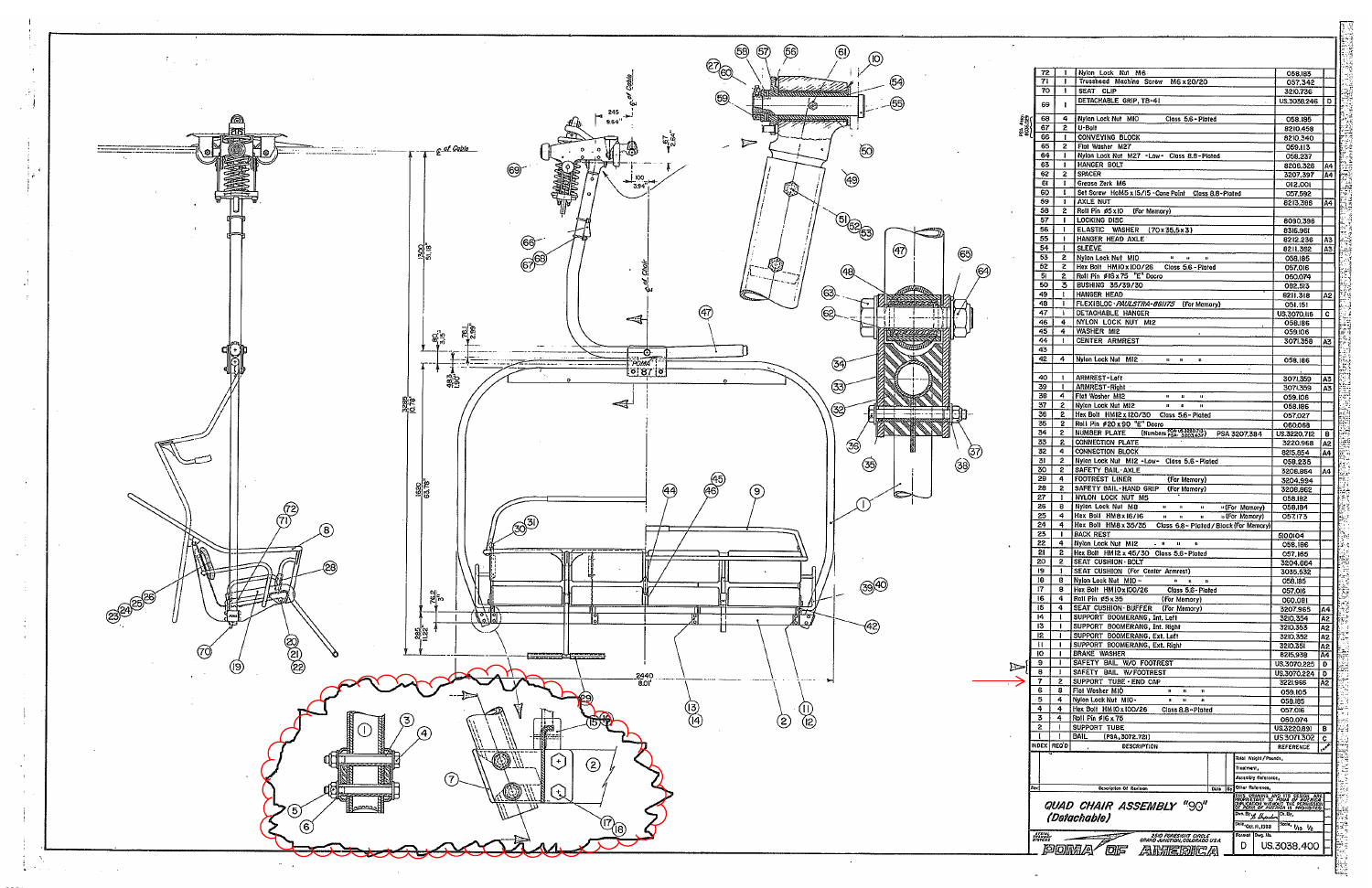